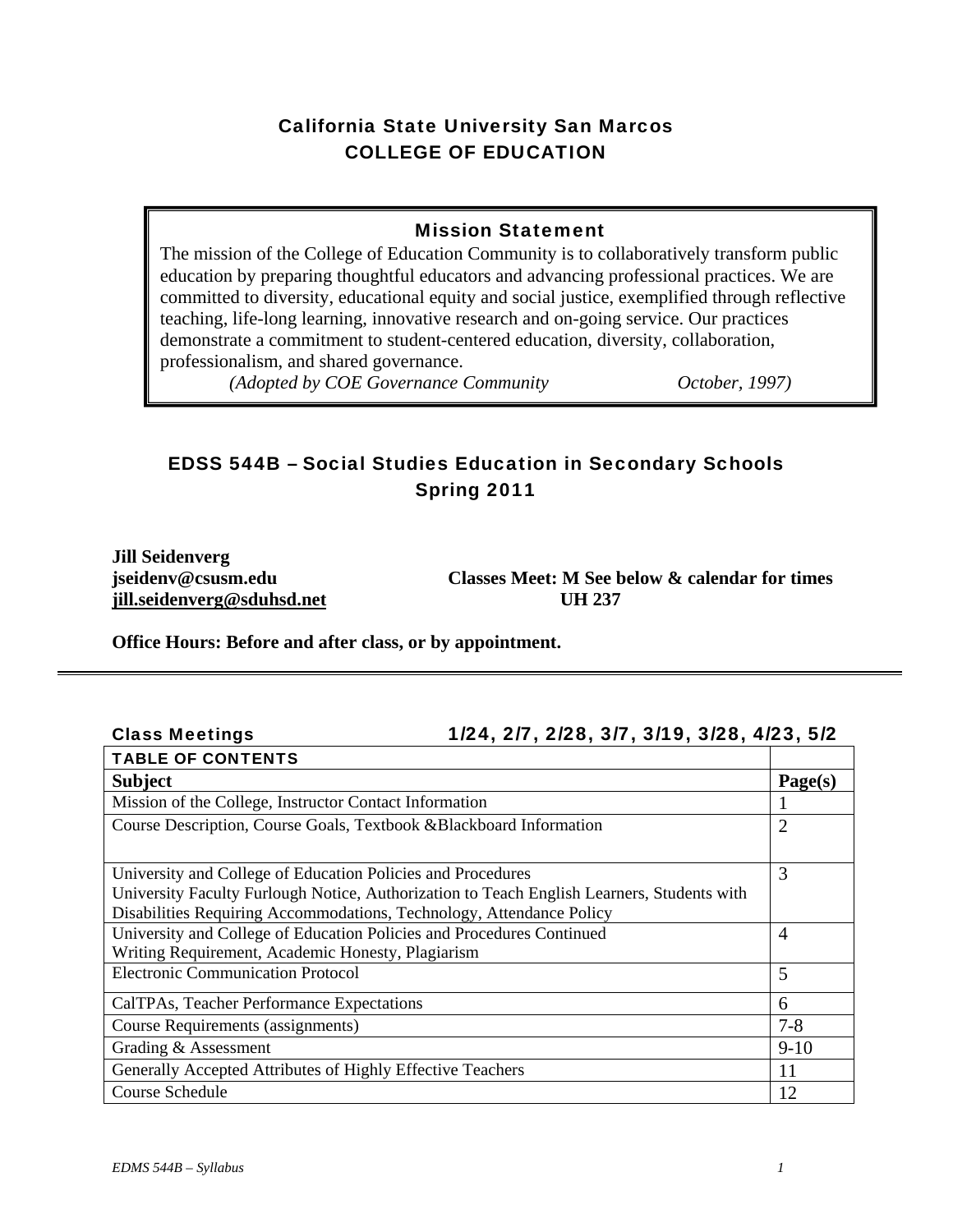### Course Description

This course is designed to introduce prospective high school teachers to the theoretical concepts, instructional methods and materials for use in history/social science instruction. Research indicates that when teachers use a variety of teaching methods integrated into the course content, students become more effectively engaged in learning. Therefore, the broad emphasis of the course will focus on the issues of planning, organization of instruction and assessment that involve all learners in higher level thinking through cognitive, affective and psychomotor activity. This instructor is committed to modeling reflective and transparent teaching in order to assist you in successfully completing the goals of this course. Social studies is perhaps the most important part of the school curriculum because it not only brings together basic skills, but it utilizes them authentically. In the social studies we wrestle with crucial questions: What kind of society do we want to have? What is a "good citizen"? Our role as educators is to help students develop responsible and thoughtful ways of thinking, believing and acting as citizens in those societies.

### Course Goals

As a result of this course, you will be able to:

1) Apply the California History/Social Science Framework, the State H/SS Standards and related documents to the classroom experience;

2) Understand the value of incorporating primary source materials, the arts, and oral history methods into social studies instruction;

3) Become aware of the multitude of community resources available to teachers and the ways in which these resources can be used to strengthen the social studies program;

4) Design lesson plans and implement them through a developmentally appropriate unit that reflects the needs of the learning community while infusing a multicultural perspective throughout.

5) Design curricula that reflect a variety of instructional strategies and that develop higher-level thinking skills through active participation;

6) More deeply appreciate the social sciences and history as a field of study.

### Required Texts

CSDE. (2000). History-Social Science Framework (for California Public Schools K-12). Sacramento, CA. (H/SS) www.cde.ca.gov/cilbranch/cfir/hsssbeup.pdf

#### **NOTE**

Students will be required to read an additional book that will be chosen from a set of books introduced in class.

Students will be required to bring textbooks for classes being student taught to each class meeting. Students will then use the texts in sample lessons, demonstrations and unit plans.

### **Blackboard**

This course will have an online component using Blackboard. We will go over use in class the first week.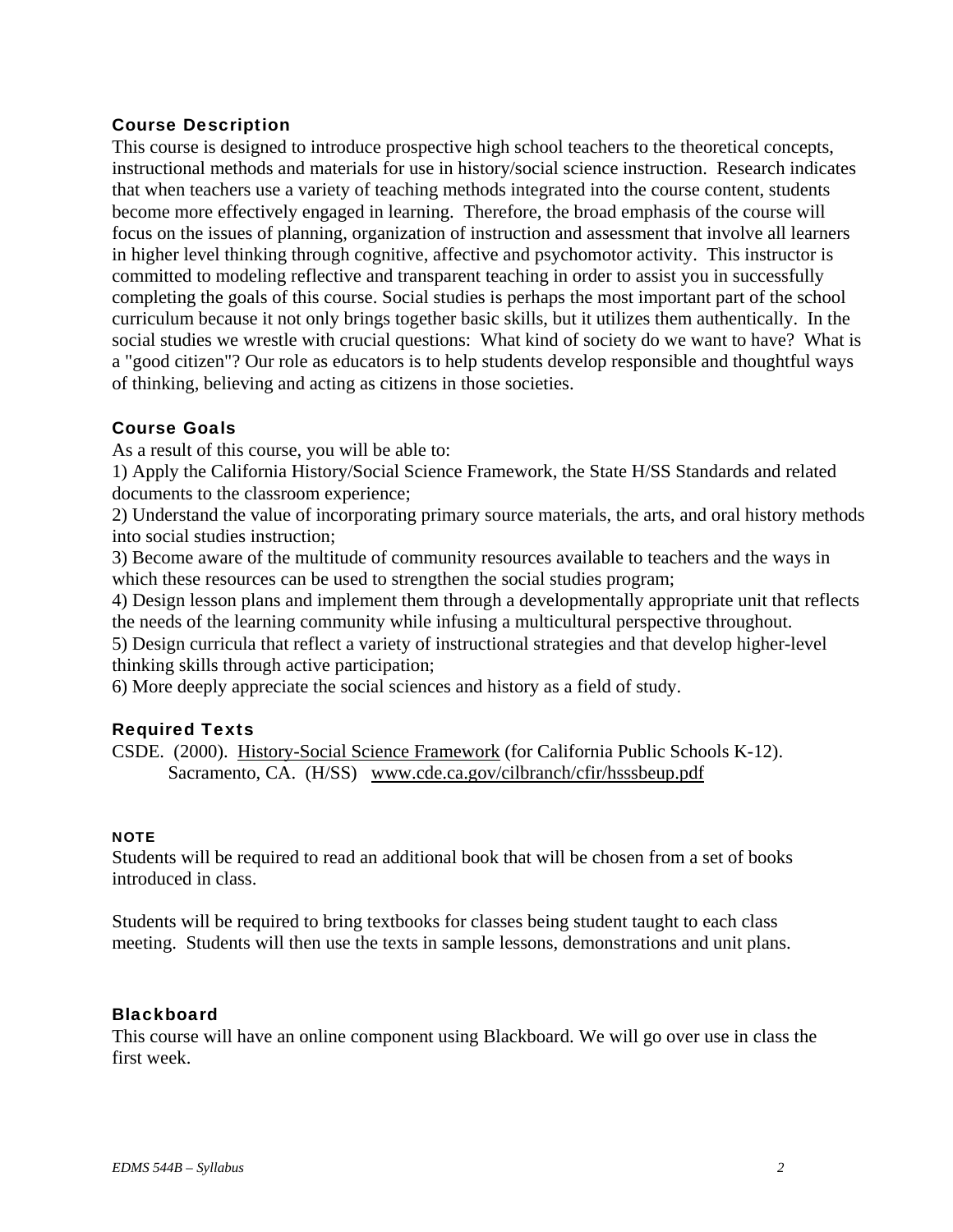### UNIVERSITY AND COLLEGE OF EDUCATION POLICIES AND PROCEDURES

#### Authorization to Teach English Learners

This credential program has been specifically designed to prepare teachers for the diversity of languages often encountered in California public school classrooms. The authorization to teach English learners is met through the infusion of content and experiences within the credential program, as well as additional coursework. Students successfully completing this program receive a credential with authorization to teach English learners. See "Authorization to Teach English Learners Competencies."

 *(approved by CCTC in SB 2042 Program Standards, August 02)* 

#### Students with Disabilities Requiring Reasonable Accommodations

Students are approved for services through the Disabled Student Services Office (DSS). This office is located in Craven Hall 5205, and can be contacted by phone at (760) 750-4905, or TTY (760) 750-4909. Students authorized by DSS to receive reasonable accommodations should meet with their instructor during office hours or, in order to ensure confidentiality, in a more private setting.

#### **Technology**

This course infuses technology competencies to prepare our candidates to use technologies, emphasizing their use in both teaching practice and student learning. Candidates are expected to use technology as part of their professional practice, as well as to research the topics discussed in this course.

#### College of Education Attendance Policy

Due to the dynamic and interactive nature of courses in the CoE, all students are expected to attend all classes and participate actively. At a minimum, a student must attend more than 80% of class time, or s/he may not receive a passing grade for the course at the discretion of the instructor.

*For this course:* **<u>If you miss more than 2 sessions, you will not pass the course.</u> If you miss 2** sessions or a Saturday double session, you are not eligible for an "A." If extenuating circumstances occur, the student should contact the instructor as soon as possible to make appropriate arrangements. Notification of an absence does not constitute an excuse.

### All University Writing Requirement

Every course at the university must have a writing requirement of at least 2500 words. This course meets that requirement through the curriculum pacing guide, lesson plans, reading and in class reflections, strategy notebook reflections, and unit outlines.

#### CSUSM Academic Honesty Policy

"Students will be expected to adhere to standards of academic honesty and integrity, as outlined in the Student Academic Honesty Policy. All written work and oral presentation assignments must be original work. All ideas/materials that are borrowed from other sources must have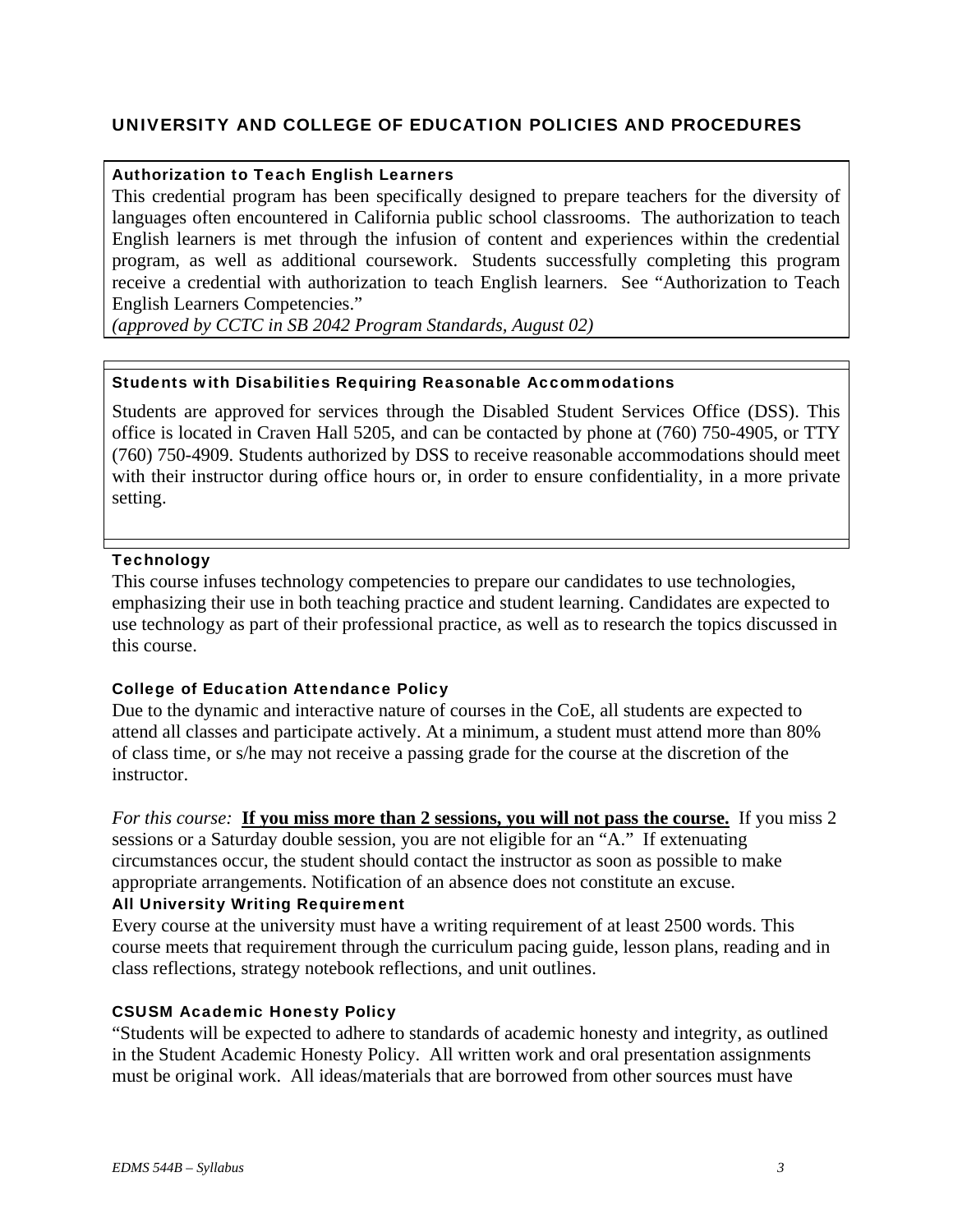appropriate references to the original sources. Any quoted material should give credit to the source and be punctuated with quotation marks.

Students are responsible for honest completion of their work including examinations. There will be no tolerance for infractions. If you believe there has been an infraction by someone in the class, please bring it to the instructor's attention. The instructor reserves the right to discipline any student for academic dishonesty in accordance with the general rules and regulations of the university. Disciplinary action may include the lowering of grades and/or the assignment of a failing grade for an exam, assignment, or the class as a whole."

Incidents of Academic Dishonesty will be reported to the Dean of Students. Sanctions at the University level may include suspension or expulsion from the University.

#### Plagiarism

As a professional educator and a credential candidate, it is expected that you will do your own work, and contribute equally to group projects and processes. Plagiarism or cheating is unacceptable under any circumstances. If you are in doubt about whether your work is paraphrased or plagiarized see the Plagiarism Prevention for Students website http://library.csusm.edu/plagiarism/index.html. If there are questions about academic honesty, please consult the University catalog.

#### Appeals

Every student has the right to appeal grades, or appeal for redress of grievances incurred in the context of any class. Disputes may be resolved informally with the professor, or through the formal grades appeal process. For the latter, consult Dr. Pat Stall, Interim Associate Dean.

#### Electronic Communication Protocol

Electronic correspondence is a part of your professional interactions. If you need to contact the instructors, e-mail is often the easiest way to do so. It is our intention to respond to all received e-mails in a timely manner. E-mail and on-line discussions are a very specific form of communication, with their own nuances and etiquette. Because e-mail is convenient and is used for both personal and professional purposes, you should be mindful of courtesies and limitations with regard to professional e-mail. You should not expect immediate responses to e-mail at any time, especially to queries posted on weekends and holidays, late at night, or early in the morning.

Reading and responding to e-mail takes a great deal of time. Often the response is more involved and complicated than can be adequately conveyed in e-mail form. If you have a multifaceted question or issue, it would probably be best to have a verbal discussion face to face or on the phone. E-mail sent in all upper case (or lower case) letters, major typos, slang, salutations that are very personal, etc. often communicate more than the sender originally intended. With that said, please be mindful of all e-mail and on-line discussion messages you send to your colleagues, to faculty members in the College of Education, or to persons within the greater educational community. All electronic messages should be crafted with professionalism and care.

Things to consider: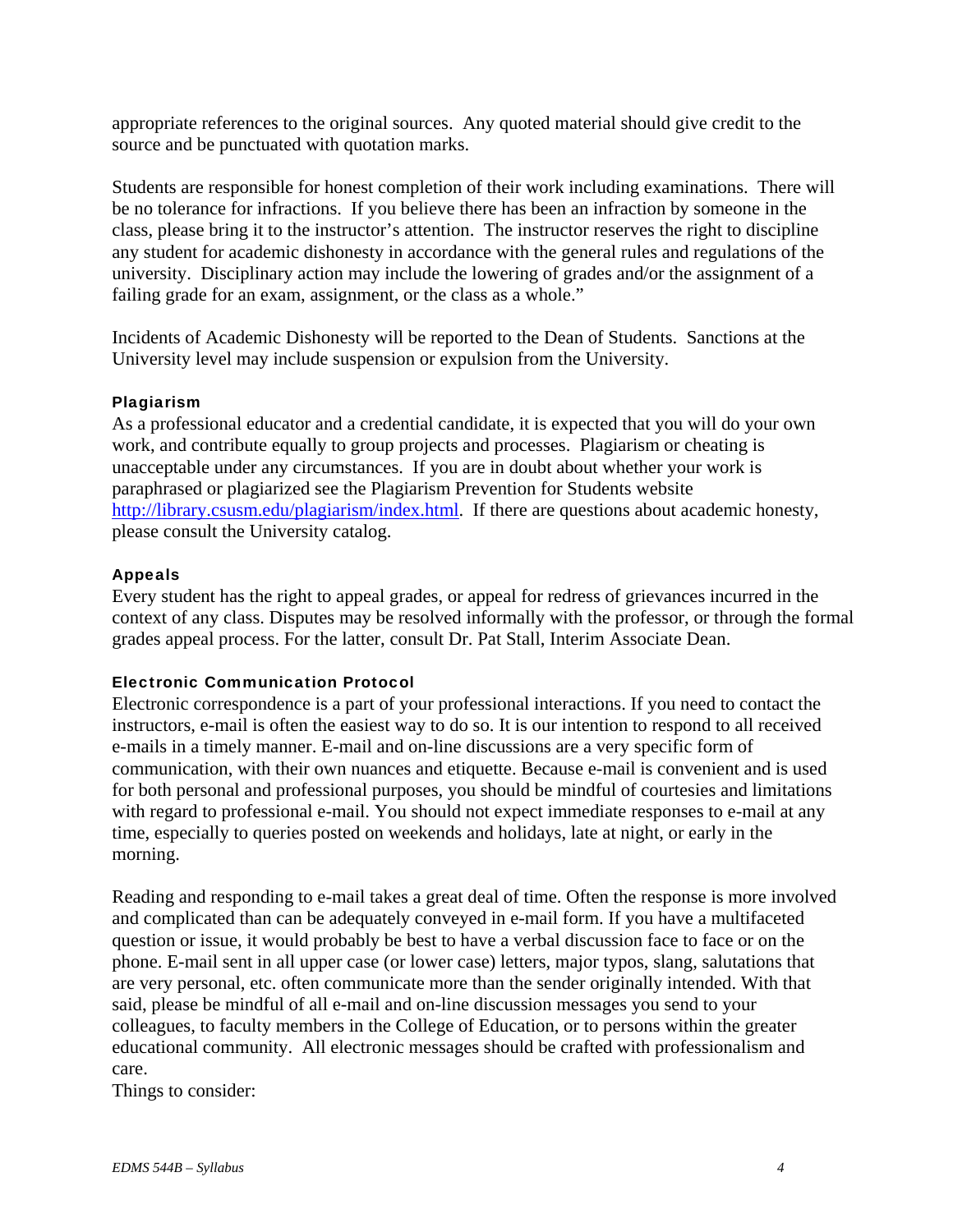- Would I say in person or on the phone what this electronic message specifically says?
- How could this message be misconstrued?
- Can this message wait until I see the recipient in person?
- Does this message represent my highest self?
- Am I sending this electronic message to avoid a face-to-face conversation?

Most importantly, recognize that emotionally-charged messages never achieve the effect for which the author had hoped. E-mail messages based on anger, frustration, and sarcasm more often than not achieve the result of damaging the writer's professional and personal reputation. Before sending such a message ask youself if you would send this to a parent, a principal, or a school board member. Likewise, if there is ever a concern with an electronic message sent to you, please talk with the author in person in order to correct any confusion. The best advice is to wait 48 hours before sending or replying to any emotionally-charged e-mail. In that time period, you will likely have developed a more professional approach, and hopefully, have concluded that the matter should be pursued in person or not at all.

### California Teacher Performance Assessment (CalTPA)

Beginning July 1, 2008 all California credential candidates must successfully complete a stateapproved system of teacher performance assessment (TPA), to be embedded in the credential program of preparation. At CSUSM this assessment system is called CalTPA or the TPA for short. To assist your successful completion of the TPA a series of informational seminars are offered over the course of the program. TPA related questions and logistical concerns are to be addressed during the seminars. Your attendance to TPA seminars will greatly contribute to your success on the assessment. Additionally, COE classes use common pedagogical language, lesson plans (lesson designs), and unit plans (unit designs) in order to support and ensure your success on the TPA and more importantly in your credential program. The CalTPA Candidate Handbook, TPA seminar schedule, and other TPA support materials can be found on the COE website: http://www.csusm.edu/coe/CalTPA/CalTPA.html

### Teacher Performance Expectation (TPE) Competencies

This course is designed to help teachers seeking the Single Subject Credential to develop the skills, knowledge, and attitudes necessary to assist schools and district in implementing an effective program for all students. The successful candidate will be able to merge theory and practice in order to realize a comprehensive and extensive educational program for all students. The following TPE's are addressed in this course:

#### Primary Emphasis

 TPE10- Instructional Time TPE 1b-Subject Specific Pedagogical Skills for SS Teaching Assignment TPE 3- Interpretation and Use of Assessments TPE 4- Making Content Accessible TPE 6c-Developmentally Appropriate Practices in Grades 9-12 TPE 6d-Developmentally Appropriate Practices for Special Education TPE 9- Instructional Planning Secondary Emphasis TPE 2- Monitoring Student Learning During Instruction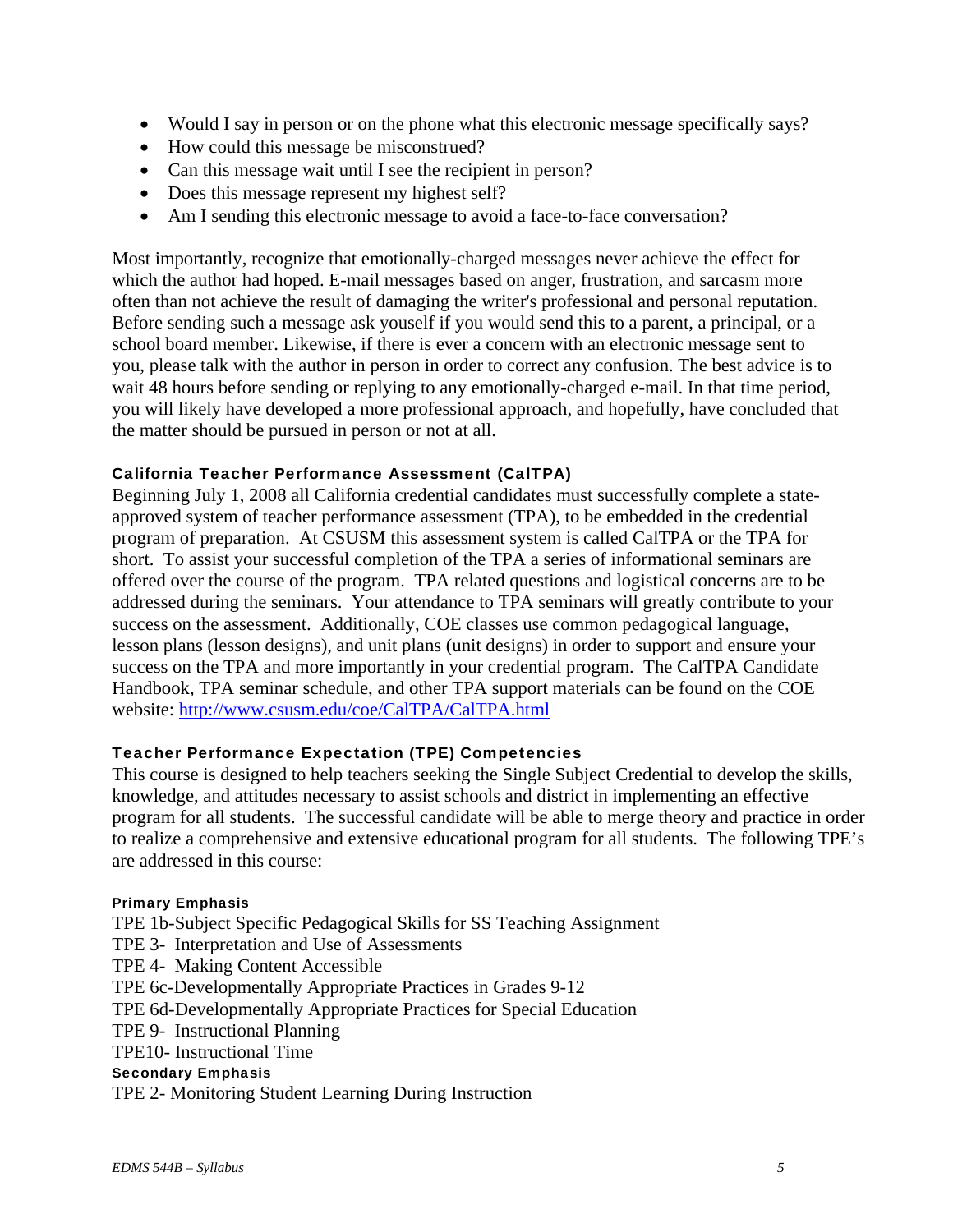TPE 5- Student Engagement TPE 7- Teaching English Learners TPE11- Social Environment TPE12- Professional, Legal, and Ethical Obligation TPE 13-Professional Growth TPE 14-Technology in Teaching and Learning

### Course Requirements

Teacher education is a professional preparation program. It is expected that teacher candidates will come to class prepared to discuss the readings, submit required assignments, and participate in class activities. Teacher candidates are expected to adhere to academic honesty and integrity, standards of dependability, confidentiality and writing achievement. Because it is important for teachers to be able to effectively communicate their ideas to students, parents, colleagues, and administrators, writing that is original, clear and error-free is a priority for the College of Education.

 *after one week.* **It is expected that work will be turned in on time. Please discuss individual issues with the instructor. Points will be deducted if assignments are submitted late.** *Half credit for any late assignments turned in within one week of the original due date. No assignments will be accepted* 

### ASSIGNMENTS

Detailed assignments and rubrics will be handed out in class.

### Strategies Notebook

### (*TPE 1b, 3, 4, 6c, 6d*)

Students will develop a notebook of portable teaching and learning strategies that can be used for specific purposes in a variety of situations. This notebook will include categories such as thinking skills, openers, literacy skills, assessment strategies and more. Each entry will be formatted to include purposes of strategy, step-by-step implementation and reflective analysis. It should be constructed so that individual strategies can be entered and updated throughout the teacher's career.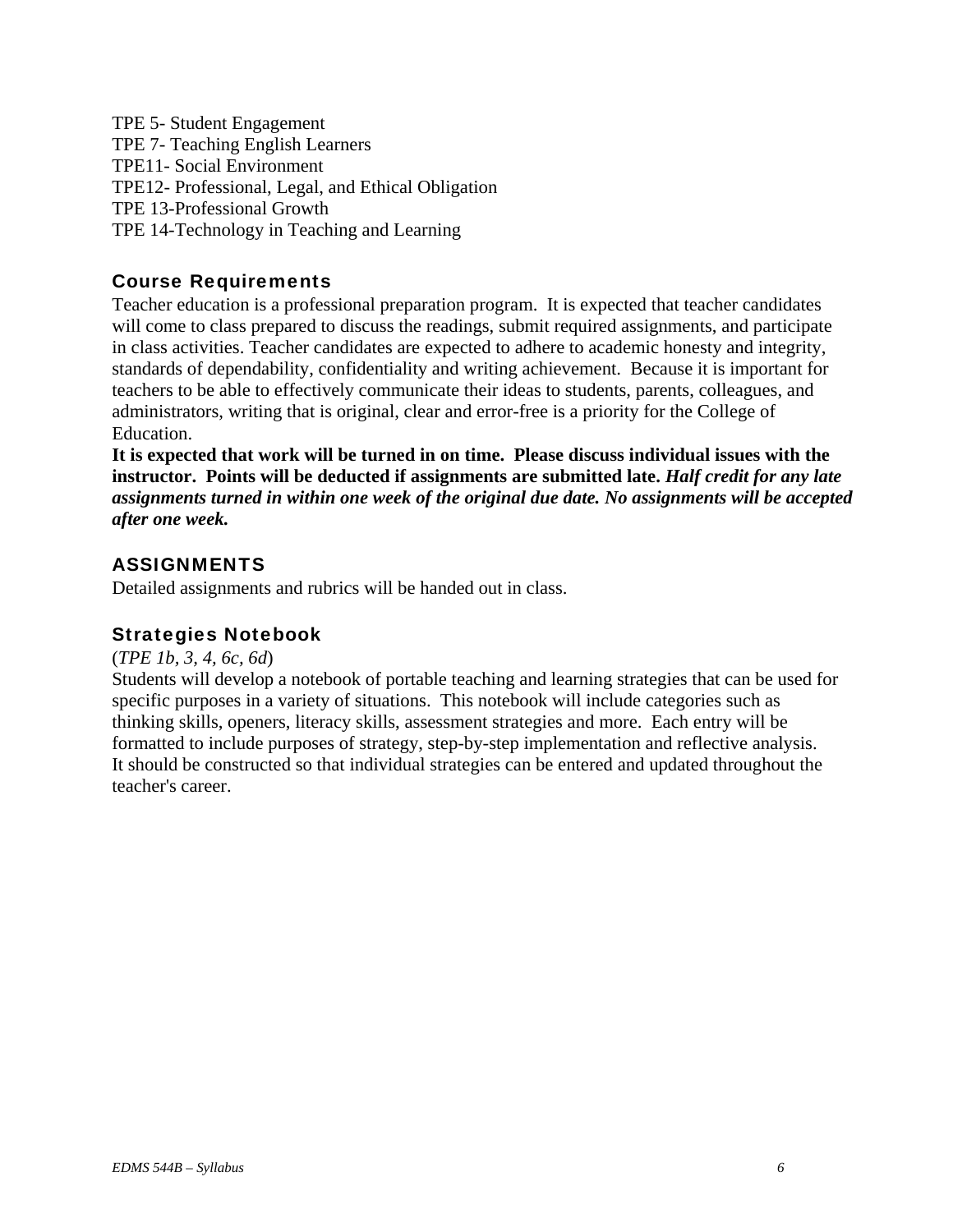### Unit Plans

### (*TPE 1b, 3, 4, 9, 10*)

One unit will be designed for each class being taught in teacher candidacy. These units will include the essential elements of a unit plan. They will make distinction between goals and objectives, provide a variety of activities that build both conceptual understanding and skills as well as a final assesment. They will include at least two complete lesson plans that build toward the goals of the unit. It is expected that these units will be implemented during student teaching.

### Seminar Book Presentations

### *(TPE 1b, 9, 13)*

Students will read a book selected from books offered in class. The books offered are about historical topics, with the intent to deepen content area knowledge. In groups, students will read and discuss the books, and then present the books to the rest of class.

### Web Quest Assignment

*(TPE 1b, 2, 6c 14)* 

Students will design a Web Quest that can be used in one of the classes in which they are teacher candidates this semester. This Web Quest will contain the four elements: introduction, task, process, and evaluation/assessment. This assignment will include all websites that will be provided to students when they are completing this research task. Assignment will be provided on WebCT.

### Reading Reflections

### *(TPE 1b, 10)*

Each lesson, students will be asked to write reflections on the readings and class activities. These reflections will be assessed on comprehension, analysis and integration of the material. In addition, "summary reflections" in the areas of *Subject-specific Pedagogical Skills (1B) and Instructional Time (10)* will be written for inclusion and archived in Taskstream. Failure to complete any portion of Taskstream assignment will result in no credit for the course.

### Professionalism

### (*TPE 12, 13*)

Each student will be assessed according to the Group Participation Rubric. This assessment will focus on collaborative skills and professional responsibilities. Because this course is part of an accredited program that leads to professional certification, students are expected to demonstrate behavior consistent with a professional career. Students must:

- Attend all class meetings
- Arrive on time just as you would at a school site. Late arrivals to and early departures from class will alter the final grade.
- Prepare carefully for class.
- Complete all assignments on time. Late assignments will receive a 20% reduction in points for each day (not each class meeting) late. Occasionally a student may be asked to revise an assignment. If so, the revised work must be submitted no later than one week after it was returned and may not be eligible for full credit. If you are absent when an assignment is due, you may submit the work via email so that it is not counted late. Receipt of the assignment will be returned by the instructor.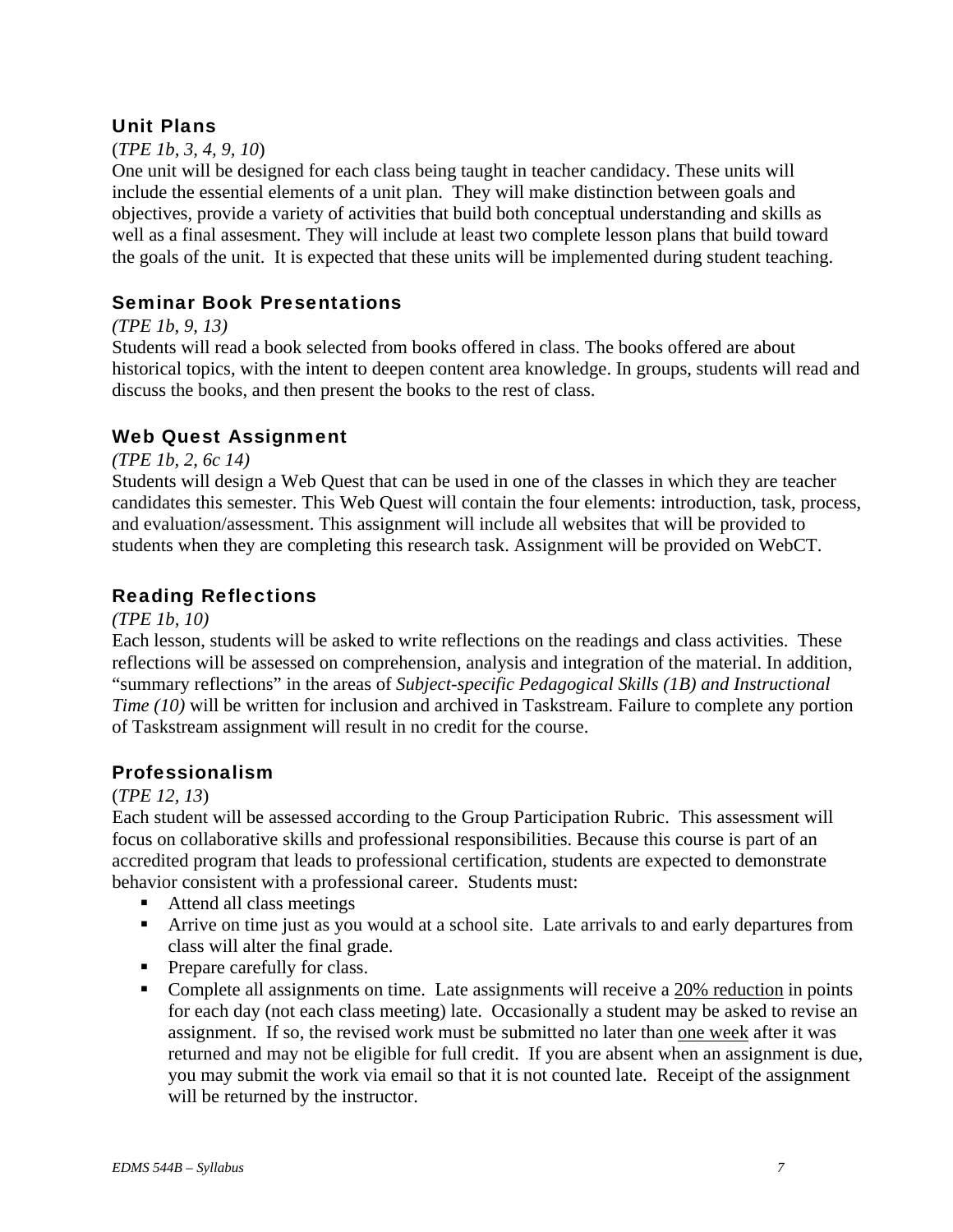Interact professionally and collaborate responsibly with your colleagues. Teacher education is a professional preparation program and students will be expected to adhere to standards of dependability, academic honesty and writing achievement.

### GRADE

| <b>Strategy Notebook</b>         | 10% |
|----------------------------------|-----|
| Unit Plans (10% each)            | 20% |
| <b>Seminar Book Presentation</b> | 10% |
| <b>WebQuest Assignment</b>       | 10% |
| Professionalism/Reflections      | 50% |

### Assessment

### "A" students:

- 1. Demonstrate serious commitment to their learning, making full use of the learning opportunities available to them and searching out the implications of their learning for future use.
- 2. Complete all assignments thoroughly, thoughtfully, and punctually.
- 3. Make insightful connections between all assignments and their developing overall understanding of methods of teaching social studies and its effects on student learning; they continually question and examine assumptions in a genuine spirit of inquiry.
- 4. Always collaborate with their colleagues in professional, respectful and productive ways, enhancing each participant's learning and demonstrating personal integrity.
- 5. Show high level achievement of course goals.
- 6. Consistently complete all class preparation work and are ready to engage in thoughtful discourse.
- 7. Demonstrate responsibility to meeting attendance requirements (miss fewer than 2 classes or have fewer than 2 tardies/leave class early) See COE policy at end of syllabus.

### "B" students:

- 1. Simply comply with the course requirements and expectations.
- 2. Complete all/most assignments, usually thoroughly, thoughtfully, and punctually.
- 3. Usually connect assignments to their developing overall understanding of social studies and its effects on student learning; may be satisfied with "accepting" their learning as it's "received" without examining, very deeply, their and others' assumptions or seeking a deeper understanding of the implications.
- 4. Show reasonable achievement of course goals.
- 5. Generally collaborate with their colleagues in professional, respectful and productive ways, enhancing each participant's learning and demonstrating personal integrity.
- 6. Complete most class preparation work and are ready to engage in thoughtful discourse
- 7. Demonstrate responsibility to meeting the attendance requirements (miss fewer than three classes or have more than 3 tardies/leave class early). See COE policy at end of syllabus.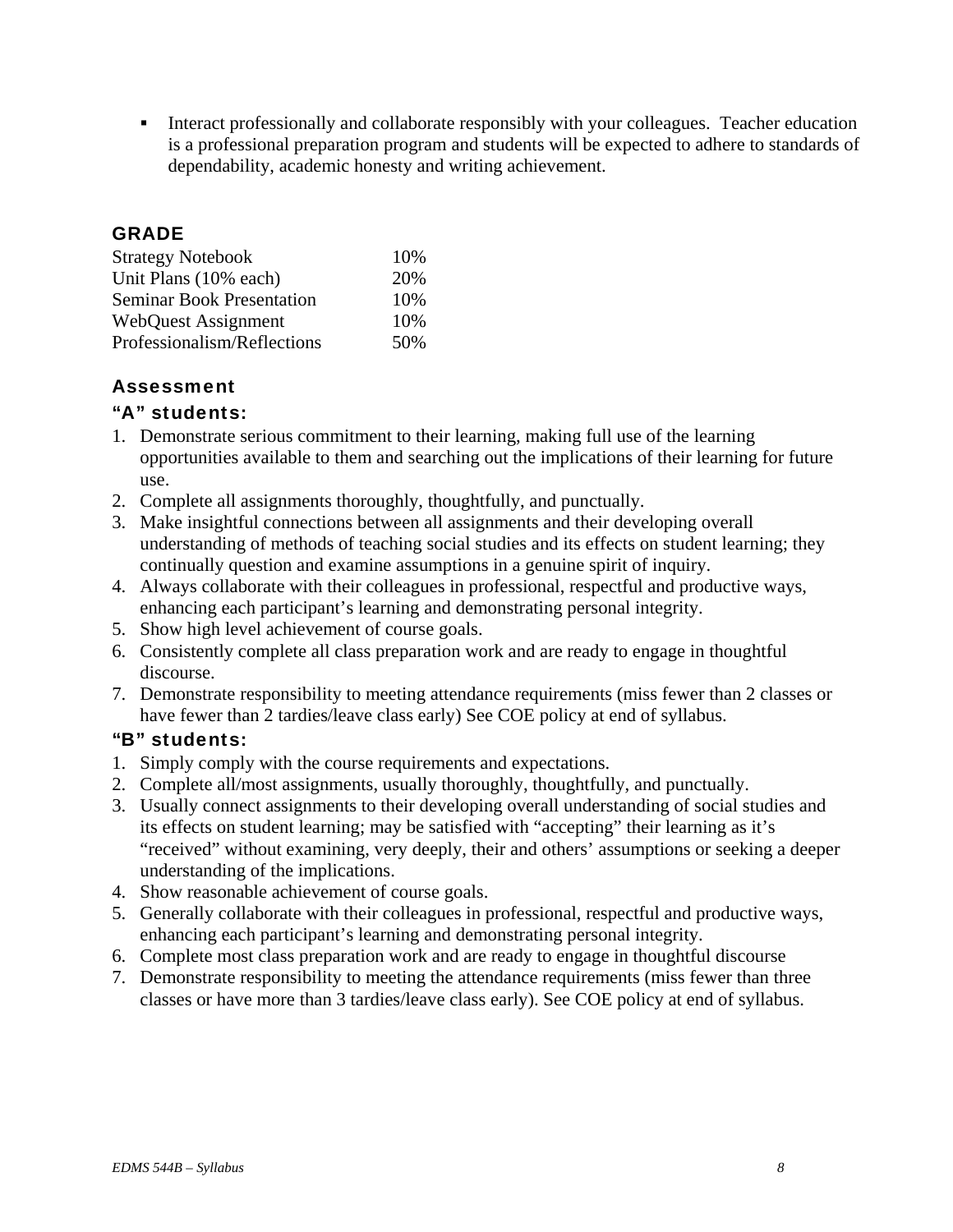### "C" students:

- 1. Demonstrate an inconsistent level of compliance to course requirements and expectations.
- 2. Complete all/most assignments but with limited thoroughness, thoughtfulness, and/or punctuality.
- 3. Make limited connections between assignments and their developing overall understanding of social studies and its effects on student learning; may not be open to examining assumptions or implications and might actually "dismiss" the role of building students' literacy skills through social studies.
- 4. Attempt but show limited progress in achieving course goals.
- 5. Collaborate with their colleagues in ways that are not always professional, respectful or productive; participants may be distracted from learning and/or personal integrity may not be demonstrated.
- 6. Complete some class preparation work and are generally under-prepared to engage in thoughtful discourse
- 7. Meet the minimum attendance requirements or have excessive tardies/leave class early. See COE policy at end of syllabus.

### "D" or "F" students:

Fail to meet the minimum requirements of a "C." The specific grade will be determined based on rate of assignment completion, attendance, etc.

In order to receive a California State Teaching Credential, you must maintain a B average in your College of Education classes and receive no lower than a C+ in any one course. A grade lower than a C+ indicates serious concern about a student's readiness for a teaching credential—significant concerns exist about his/her quality of learning, quality of work, etc. If you are concerned about meeting this requirement at any time, you should talk with your instructor.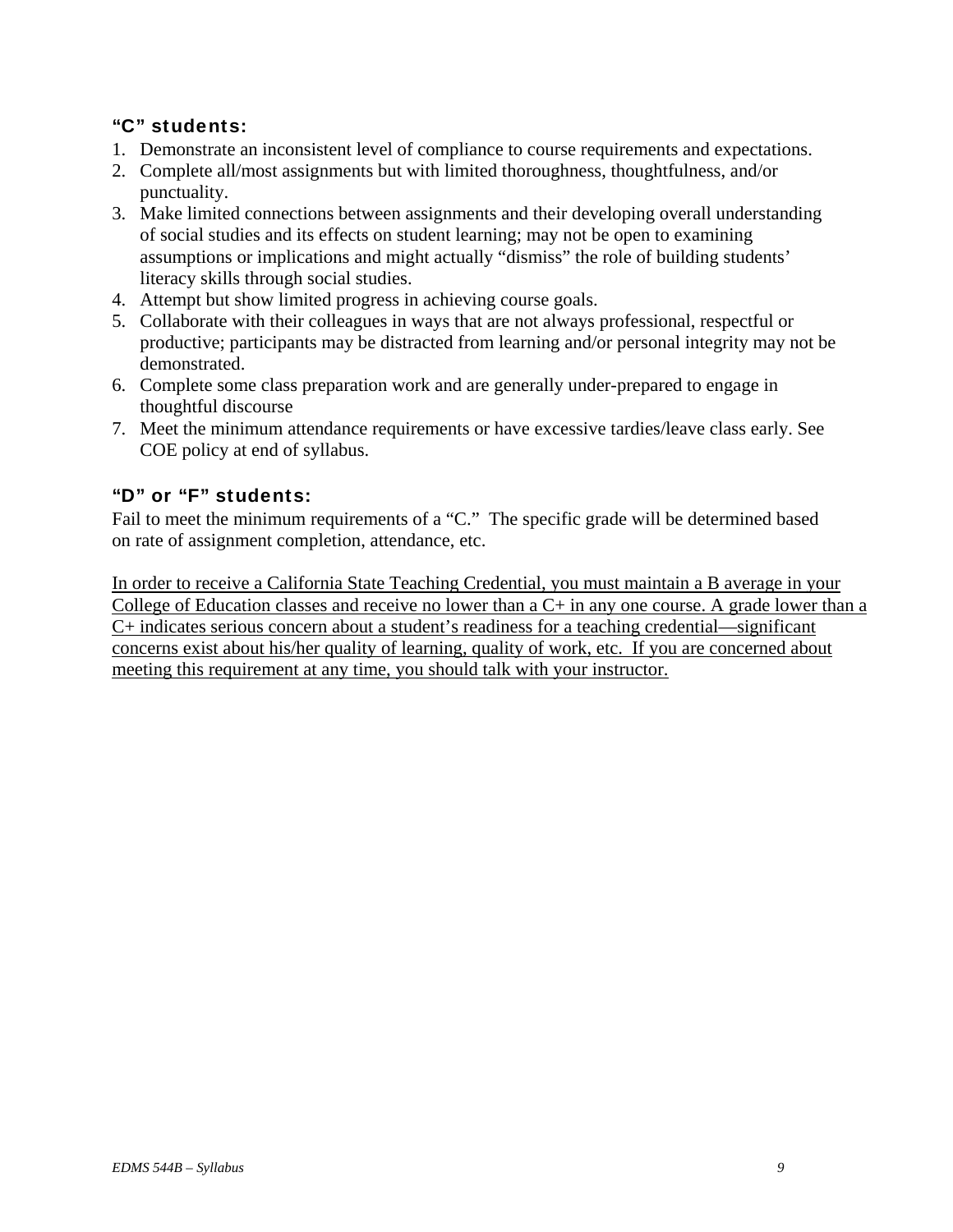### Generally Accepted Attributes of Highly Effective Teachers

(as seen in pre-service programs**)**  (Stall, 2007; Roberts and Kellough, 2000; Stone, 2002; McEwan, 2002; Baldwin, Keating and Bachman, 2003; Johnson and Johnson, 1994; COE Mission Statement, 1997)

#### The following will be used as a guideline for defining each attribute:

- 1. **General classroom attendance, promptness, and participation:** is on time, respects time boundaries (breaks, etc.), regularly attends class, and actively participates.
- 2. **Attention to classroom discussion protocols** (per Epstein's Five Stage Rocket)**:** respects time limitations, recognizes and respects the perspectives of fellow classmates, gives wait time, listens actively, uses non-interruptive skills, mediates disagreements by working to understand others' perspectives and finding common ground, genuinely encourages all to participate.
- 3. **Social and cooperative skills (as illustrated in cooperative projects)**: assumes responsibility of one's roles, is open to consensus and mediation, effectively communicates ideas, attends group meetings, is dependable, respects others' ideas, expects quality work from self and colleagues, manages time effectively, uses organizational skills and leadership skills, is assertive but not aggressive, uses reflection as a means of evaluation, motivates and offers positive reinforcement to others.
- 4. **Attention to assignments:** meets time deadlines, produces quality products, responds cooperatively to constructive criticism, uses rubrics or other stipulated criteria to shape an assignment, prioritizes tasks and performs/supervises several tasks at once.
- 5. **General classroom demeanor:** is professional, creative, kind, sensitive, respectful, has a sense of humor, is supportive of fellow classmates and instructors; recognizes others' perspectives as valid and works to include all "voices" in the classroom; is aware of and responsive to issues and behaviors that might marginalize colleagues in the classroom.
- 6. **Flexibility:** is responsive when reasonable adjustments to the syllabus, curriculum, schedule, and school site assignments become necessary (common to the educational arena); can work through frustrations by problem-solving with others and not letting emotional responses dominate or impair thinking; "bounces" back easily; can work calmly under stress.
- 7. **Commitment to ensuring social justice and equity for all students:** is able to identify issues of social justice and equity in the classroom; possesses and continually develops pluralistic and divergent perspectives on educating students; holds high expectations for all learners; applies appropriate instructional strategies to ensure equal outcomes for diverse students; is willing and eager to collaborate with others, especially curriculum specialists, community leaders, and parents on preparing relevant and appropriate instructional activities, curricular units, and school structures that would provide equitable outcomes for students from different linguistic, cultural, and social economic backgrounds.
- 8. **Openness to and enthusiasm for learning:** can engage with a variety of educational ideas with an open mind and a sense of exploration; demonstrates passion for and metacognition of learning across the curriculum and within discipline areas; takes advantage of learning opportunities and seeks out additional opportunities for learning.